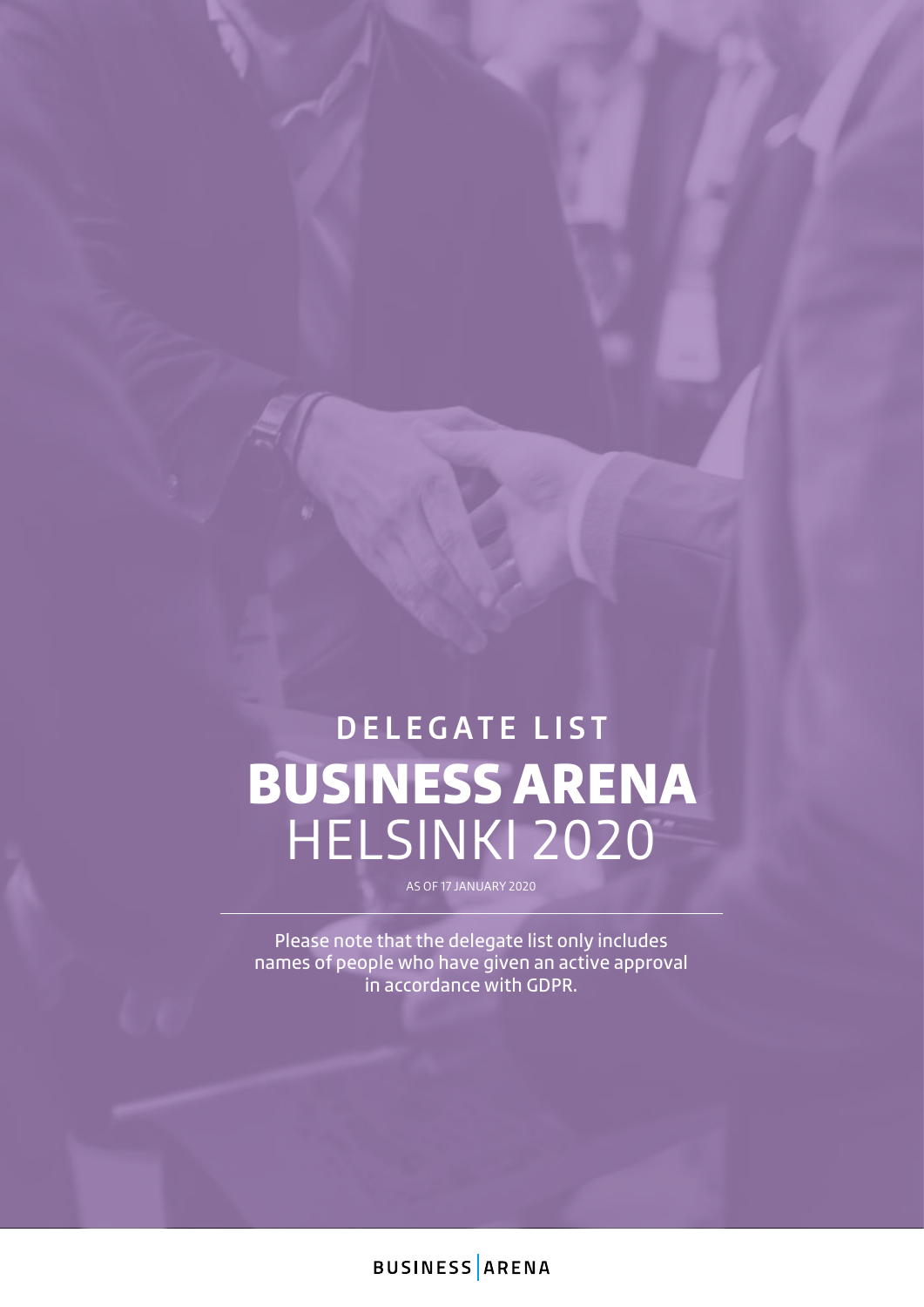# BUSINESS ARENA HELSINKI

## **ORGANISERS**

**BUSINESS** ARENA

fastighets

#### **IN COOPERATION WITH**



**BONNIER** 

### **PARTNERS**

AS OF 17 JANUARY 2020

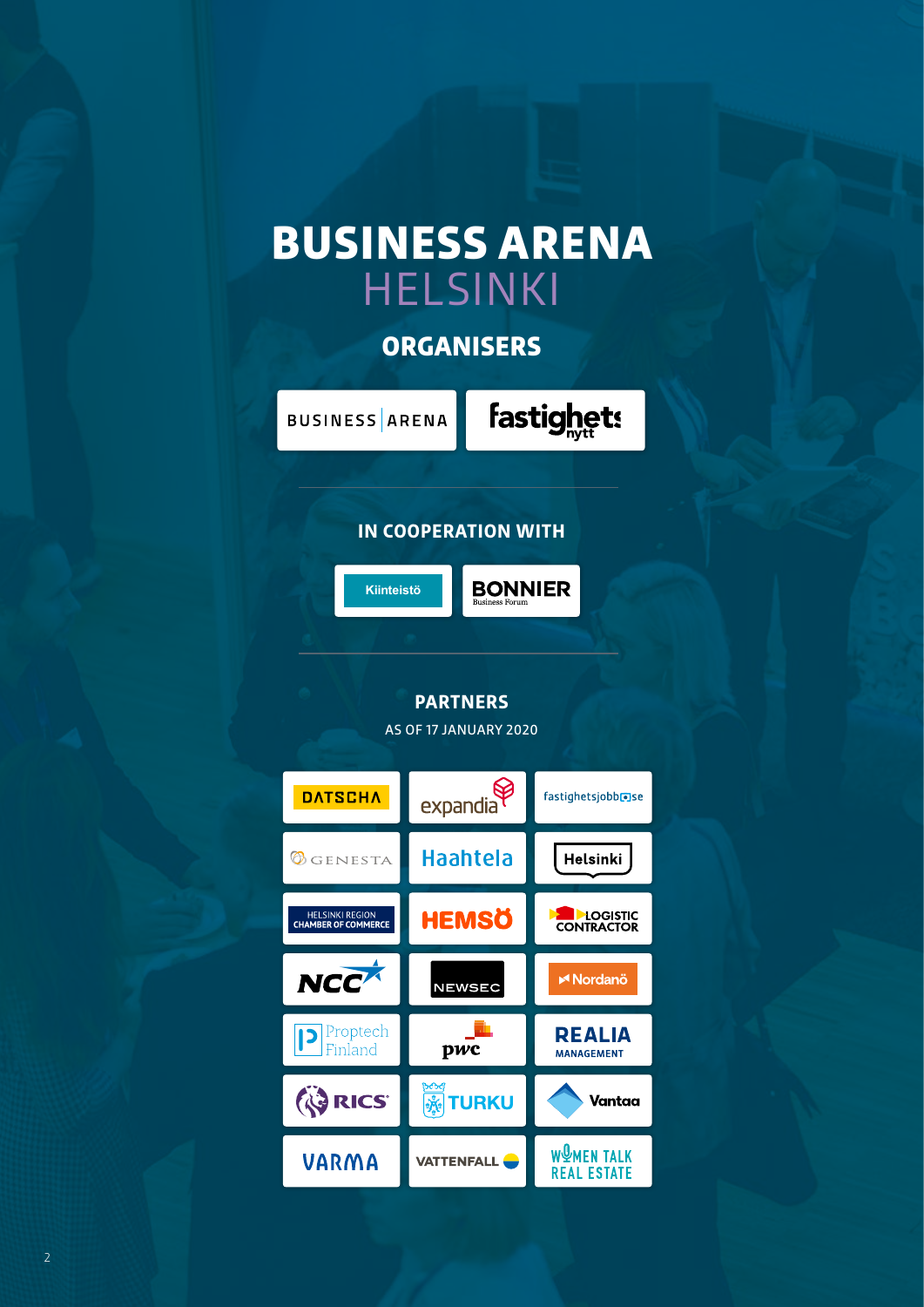| <b>FIRST NAME</b> | <b>SURNAME</b>   | <b>TITLE</b>                                    | <b>COMPANY</b>                                     |
|-------------------|------------------|-------------------------------------------------|----------------------------------------------------|
| Jerry             | Aaltonen         | Investment Manager                              | Brunswick Real Estate Equity Investment Management |
| Arvi              | A. I. Luoma      | Managing Director, Head of European Investments | W. P. Carey                                        |
| Ilkka             | Aaltonen         | Advisor                                         | City of Helsinki, Urban Environment Division       |
| Frida             | Ahlberg          | Event Coordinator                               | Fastighetsnytt/Business Arena                      |
| Jonas             | Ahlblad          | Partner                                         | Sirius Capital Partners                            |
| Päivi             | Ahlroos          | Project Director                                | City of Helsinki                                   |
| Theresa           | Ahola            | Journalist                                      | Fastighetsnytt/Byggindustrin                       |
| Tuomas            | Ahonen           | Associate Director                              | Genesta Property Nordic                            |
| Mika              | Alanko           | Partner                                         | Roschier Attorneys Ltd.                            |
| Heikki            | Alén             | Senior Developer                                | NCC Property Development                           |
| Anna              | Alsborger        | Transaktionsansvarig                            | Hemfosa Fastigheter AB                             |
| Jörgen            | Andersson        | Koncernchef                                     | Wästbygg Gruppen                                   |
| Mattias           | Andersson        | Senior Business Project Manager                 | Hemsö Fastighets AB                                |
| Kristina          | Andersson        | Global Head of Research                         | Datscha                                            |
| Tiina             | Antinoja         | Architect and Partner                           | Muuan                                              |
| Merja             | Aura             | Editor-in-Chief                                 | Bonnier Business Forum                             |
| Jimmy             | Balmain Lehtinen | Content Manager                                 | Fastighetsnytt/Business Arena                      |
| Thomas            | Baltell          | Director Nordic Real Estate Finance             | Helaba                                             |
| Ilija             | Batljan          | CEO                                             | Samhällsbyggnadsbolaget                            |
| Peggy             | Bauer            | COO                                             | Helsingin Leijona Oy                               |
| Marjaana          | Berger           | Director                                        | eQ Asset Management Ltd                            |
| Petri             | Bergström        | Head of NCC Property Development Finland        | NCC Property Development                           |
| Gustav            | Björkman         | Head of Strategy and Transaction                | Hemsö Fastighets AB                                |
| Suzana            | Bossel           | Head of Marketing and Communication             | Magnolia Bostad AB                                 |
| Jeroen            | Bus              | Partner                                         | PwC                                                |
| Nina              | Cainberg         | Director                                        | Sirius Capital Partners                            |
| Sven              | Dahlin           | Partner                                         | Nordanö                                            |
| Kenneth           | Dalkvist         | Director                                        | Nordisk Renting Oy                                 |
| <b>Bruce</b>      | Dear             | Head of Real Estate London                      | Eversheds-Sutherland                               |
| Cecilia           | Diamond          | Event Manager                                   | Fastighetsnytt/Business Arena                      |
| Virpi             | Ekholm           | Director, Real Estate and Housing               | City of Tampere                                    |
| Jonas             | Ekstrand         | Key Account Manager                             | Fastighetsnytt/Business Arena                      |
| Juha              | Elo              | Marketing Manager                               | City of Turku                                      |
| Sakari            | Elo              | Director                                        | Kansallis-toimitilat Oy                            |
| Jennifer          | Eloheimo         | Director                                        | eQ Asset Management Ltd                            |
| Arne              | Engvall          | Partner                                         | PwC                                                |
| Niclas            | Engvall          | CEO                                             | Corporate Fiber Technologies                       |
| Leigh             | Ewin             | Head of Startup Ecosystem Development           | Espoo Innovation Garden                            |
| Hanna             | Fjeldgård        | Transaction Associate                           | Hemfosa Fastigheter AB                             |
| Elin              | Flamand          | Head of Portfolio                               | NatWest Nordisk Renting                            |
| Eirik             | Forthun          | Partner/ Fund Manager                           | NRP Asset Management AS                            |
| Anton             | Friling          | Investerare                                     | BlackRock                                          |
| Annika            | Fridolf          | Partner                                         | Brunswick Real Estate Equity Investment Management |
| Anna-Maija        | Grandy           | Head of Project Development                     | Ailecon Oy                                         |
| Samuel            | Granvik          | Director                                        | eQ Asset Management Ltd                            |
| Daniel            | Grönlund         | Associate                                       | PwC                                                |
| Tomi              | Grönlund         | Managing Director                               | Mrec Investment Management                         |
| Patrick           | Gylling          | CEO                                             | Sirius Capital Partners                            |
|                   | Haahtela         | Head of Valuation & Analysis                    | Haahtela                                           |
| Pyry              |                  |                                                 |                                                    |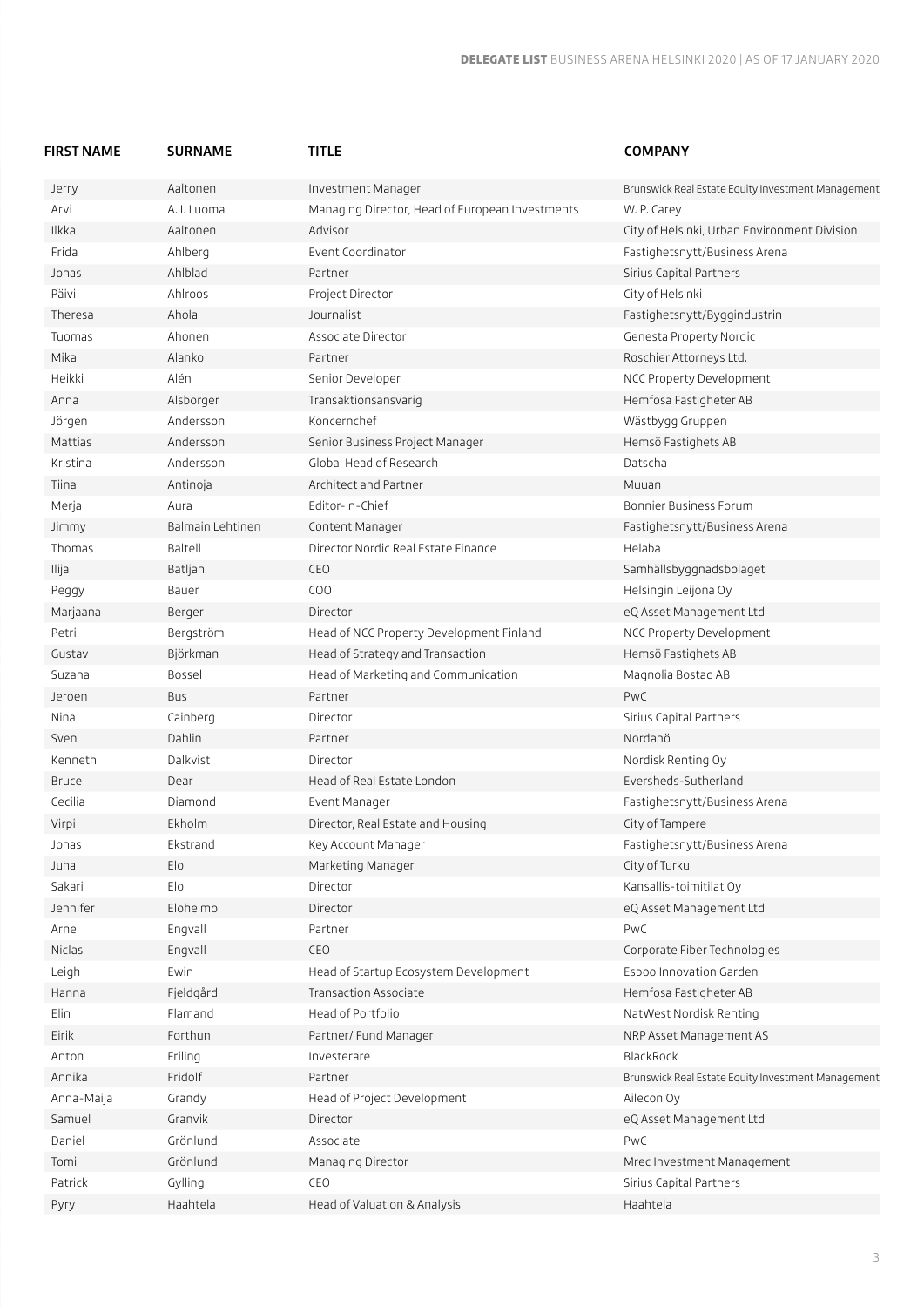| FIRST NAME | <b>SURNAME</b>    | <b>TITLE</b>                                             | <b>COMPANY</b>                               |
|------------|-------------------|----------------------------------------------------------|----------------------------------------------|
| Sami       | Haapanen          | Director                                                 | City of Helsinki, Urban Environment Division |
| Otso       | Halsti            | Partner                                                  | Assai Oy                                     |
| Heidi      | Hanhijärvi        | Asset Manager                                            | Hemsö Fastighets AB                          |
| Lina       | Hann              | Head of Sales and Marketing                              | Fastighetsnytt/Business Arena                |
| Jonas      | Hedqvist          | Key Account Manager                                      | Fastighetsnytt/Business Arena                |
| Risto      | Heikkinen         | Head of Leasing                                          | City of Helsinki, Urban Environment Division |
| Mikko      | Heiska            | Head of Property Management Finland                      | Samhällsbyggnadsbolaget SBB                  |
| Mani       | Hemmaty           | Byggchef                                                 | Logistic Contractor                          |
| Päivi      | Hiekkanen         | Account Manager                                          | Vattenfall AB                                |
| Markku     | Hietala           | Partner                                                  | Realidea Oy                                  |
| Timo       | Hintsanen         | Director of City Planning                                | City of Turku                                |
| Joonas     | Hoikkala          | Consultant                                               | Vahanen Rakennusfysiikka Oy                  |
| Jenny      | Holmér            | Communication Manager                                    | Hemsö Fastighets AB                          |
| Johanna    | Holmström         | <b>Business Controller</b>                               | Hemsö Fastighets AB                          |
| Jarmo      | Hyartt            | Partner                                                  | Haahtela                                     |
| Tero       | Immonen           | Director                                                 | Realia Group Oy                              |
| Riikka     | Jakovuori         | Country Manager                                          | Epicenter Helsinki                           |
| Juhani     | Jalava            | Partner                                                  | Haahtela                                     |
| Camilla    | Jarl              | Head of Communication                                    | Hemsö Fastighets AB                          |
| Michelle   | Jeng              | <b>Business Project Manager</b>                          | Hemsö Fastighets AB                          |
| Andreas    | Jennische         | News Editor                                              | Fastighetsnytt/Byggindustrin                 |
| Yirui      | Jiang             | Head of Property Development and Project Management      | NCC Property Development                     |
| Marko      | Juhokas           | Director                                                 | Nordisk Renting Oy                           |
| Tytti      | Juhokas           | Property Manager                                         | Varma                                        |
| Anssi      | Juntunen          | Head of Property Development                             | A-Insinöörit Rakennuttaminen Oy              |
| Mikko      | Jussila           | Associate                                                | PwC                                          |
| Jouni      | Järvinen          | Account Manager                                          | RPT Docu Oy                                  |
| Saku       | Järvinen          | Consultant                                               | Realidea Oy                                  |
| Jonas      | Jönehall          | <b>CFO</b>                                               | Wästbygg Gruppen                             |
| Mika       | Kaasalainen       | Property Manager                                         | Varma                                        |
| Virpi      | Kaikkonen         | Director of Properties and Development & Board Executive | Lidl                                         |
| Hanna      | Kaleva            | Managing Director                                        | KTI Finland                                  |
| Sirpa      | Kallio            | Project Manager                                          | City of Helsinki, Urban Development Projects |
| Heikki     | Kangas            | Head of Valuation & Analysis                             | Newsec                                       |
| Antti      | Kari              | Real Estate Director                                     | City of Vantaa                               |
| Simo       | Karjalainen       | Development Manager                                      | Hemsö Fastighets AB                          |
| Maria      | Karlsson          | Business Project Manager                                 | Hemsö Fastighets AB                          |
| Miro       | Karttunen         | Managing Director                                        | Newsec                                       |
| Katja      | Kaukoranta        | Manager                                                  | PwC                                          |
| liro       |                   | <b>Business Developer</b>                                | NCC Property Development                     |
|            | Kauppi            |                                                          | Newsec                                       |
| Laura      | Kautto<br>Kennlöv | Marketing Manager                                        |                                              |
| Sandra     |                   | Economy and Administration                               | Fastighetsnytt/Business Arena                |
| Antti      | Kerppola          | CEO                                                      | <b>YLVA</b>                                  |
| Jukka      | Kettunen          | Founder                                                  | Cityfier / AINS Group Ltd                    |
| Neal       | Kilbane           | Senior economist                                         | Oxford Economics                             |
| Eero       | Kiljunen          | Vd                                                       | Haahtela-rakennuttaminen Oy                  |
| Tomas      | Koivu             | Partner                                                  | Nordanö Partners                             |
| Jukka      | Koskela           | Vice president                                           | Realia Group Oy                              |
| Tarja      | Koskela           | Property Manager                                         | Varma                                        |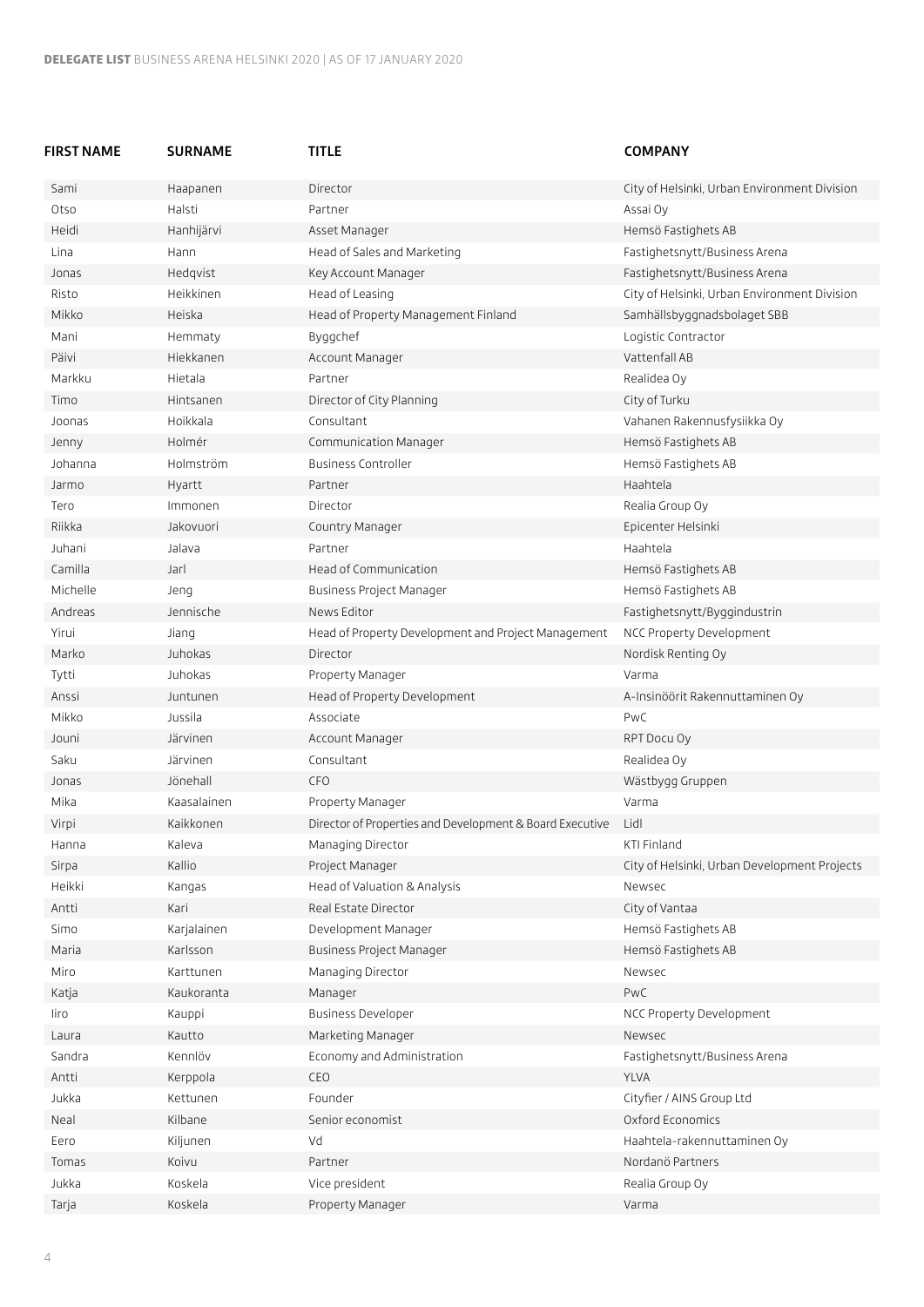| FIRST NAME  | <b>SURNAME</b> | <b>TITLE</b>                           | <b>COMPANY</b>                                     |
|-------------|----------------|----------------------------------------|----------------------------------------------------|
| Niko        | Koskelainen    | Analyst                                | Nordanö Partners                                   |
| Sanna       | Kostiainen     | Head of Marketing & Communications     | Newsec                                             |
| Mikko       | Krootila       | Director                               | Logicor                                            |
| Mika        | Kvist          | Property Manager                       | Hemsö Fastighets AB                                |
| Lasse       | Käck           | Vice President                         | Realia Group Oy                                    |
| Sverker     | Källgården     | CEO                                    | Cibus Nordic Real Estate                           |
| Linda       | Lagerdahl      | Business Development                   | Fastighetsnytt/Business Arena                      |
| Timo        | Laiho          | Real Estate Development Manager        | City of Turku                                      |
| Juha        | Laitinen       | Partner                                | PwC                                                |
| Vesa        | Laitinen       | Account Manager                        | Vattenfall AB                                      |
| Leif        | Lanke          | Senior Analyst                         | <b>DNB</b>                                         |
| Jyrki       | Lappi          | Director of City Planning              | City of Turku                                      |
| Carola      | Lavén          | Vice President and Investment director | Castellum                                          |
| Claes       | Leeo           | Kundansvarig                           | DNB                                                |
| Jari        | Lehtinen       | Senior Manager                         | PwC                                                |
| Dr Tero     | Lehtonen       | CEO                                    | JLL Finland                                        |
| Jorma       | Lehtonen       | Managing Director                      | Logicor                                            |
| Birgitta    | Leijon         | Nordenchef                             | Helaba                                             |
| Mikko       | Leinola        | Partner                                | PwC                                                |
| Jarkko      | Leinonen       | Country Manager Finland                | Hemsö                                              |
| Therese     | Lidén          | Transaktionsansvarig                   | Storebrand Fastigheter AB                          |
| Christoffer | Lindahl        | Senior Business Project Manager        | Hemsö Fastighets AB                                |
| Raoul       | Lindberg       | Real Estate Developer                  | Spacemaker AI                                      |
| Anri        | Linden         | Unit Manager, architect SAFA           | City of Helsinki                                   |
| Jenny       | Lindholm       | Head of Nordics                        | Allianz Real Estate                                |
| Jussi       | Lindholm       | Director                               | Realia Group Oy                                    |
| Juha        | Lindström      | Partner                                | Hannes Snellman Attorneys Ltd                      |
| Peter       | Lingmerth      | Managing Director                      | Fastighetsnytt/Business Arena                      |
| Elias       | Ljungberg      | Photographer                           | Visual Verge                                       |
| Marita      | Loft           | Vd                                     | Storebrand Fastigheter                             |
| Toni        | Loimijoki      | Director                               | Nordanö Partners                                   |
| Hannu       | Lokka          | Partner                                | Realidea Oy                                        |
| Tiina       | Luhtanen       | Partner                                | Haahtela                                           |
| Toni        | Luhti          | CEO                                    | Platform of Trust                                  |
| Aksel       | Lundquist      | Fund Manager                           | Brunswick Real Estate Capital Advisory AB          |
| Reima       | Luodemäki      | Partner                                | Haahtela                                           |
| Anna        | Löfgren        | Head of Event                          | Fastighetsnytt/Business Arena                      |
| Minna       | Maarttola      | Business Development Manager           | City of Helsinki, Economic Development             |
| Camilla     | Maikola        | Senior Associate                       | PwC                                                |
| Eija        | Malin          | Head of Leasing                        | Helsingin Leijona Oy                               |
| Heikki      | Malinen        | Chairman of the board                  | Realia Group Oy                                    |
| Jukka       | Manninen       | Investment Manager                     | NCC Property Development                           |
| Rikhard     | Manninen       | Director                               | City of Helsinki, Urban Environment Division       |
| Kaisa       | Mansikkamäki   | Senior Legal Counsel                   | NCC Property Development                           |
| Anna        | Marand         | Head of Project Development            | Hemsö Fastighets AB                                |
| Linda       | Marthon        | CEO                                    | Hestia, part of Realia Group                       |
| Tommi       | Metsälä        | Project Manager                        | Varma                                              |
| Markku      | Mikala         | Senior Asset Manager                   | Logicor                                            |
| Markus      | Mittler        | Technology & Sustainability Officer    |                                                    |
|             |                |                                        | Brunswick Real Estate Equity Investment Management |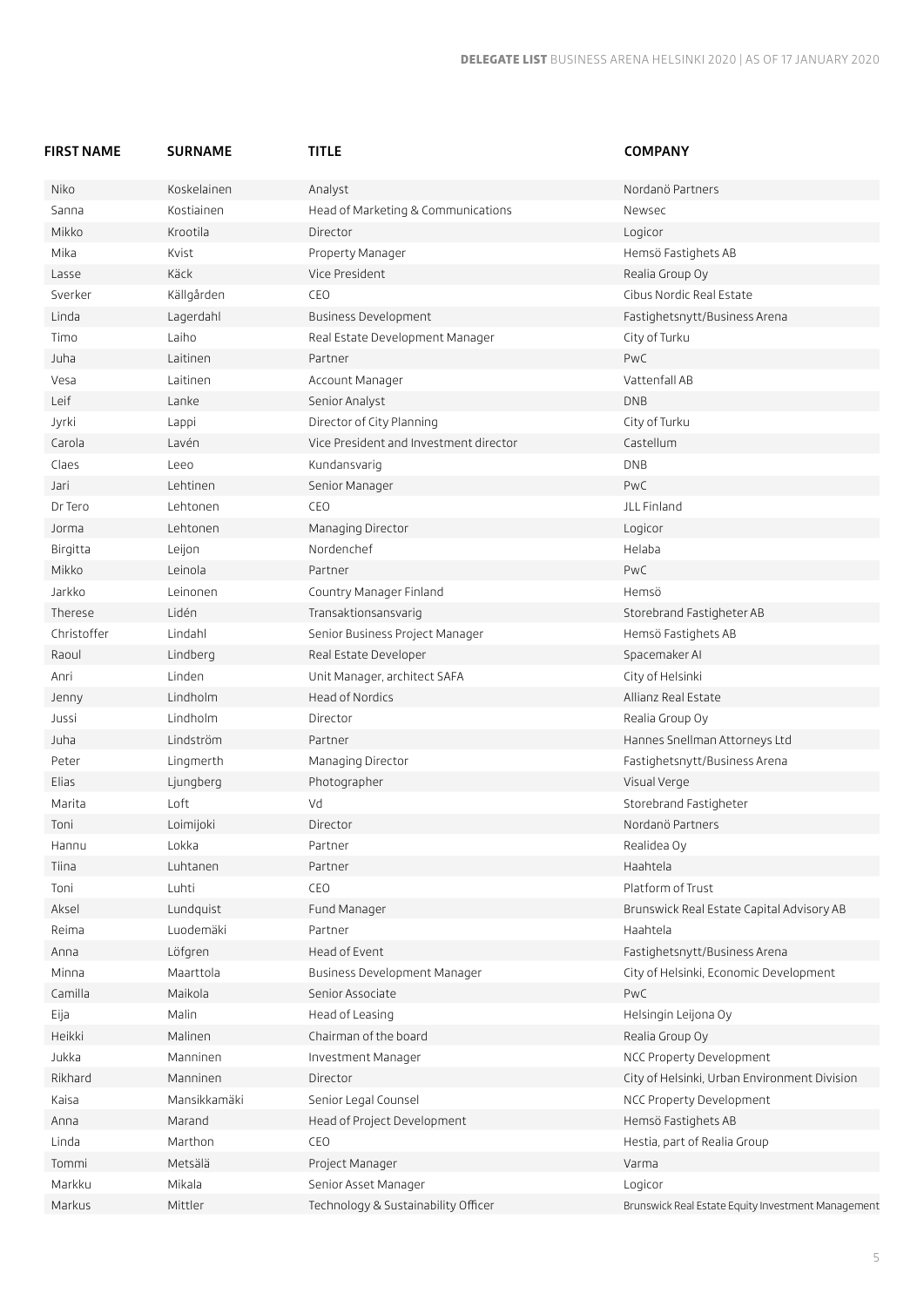| FIRST NAME   | <b>SURNAME</b> | <b>TITLE</b>                                | <b>COMPANY</b>                               |
|--------------|----------------|---------------------------------------------|----------------------------------------------|
| Maria        | Monikainen     | Sales                                       | NCC Property Development                     |
| Alisa        | Montonen       | Associate                                   | Roschier Attorneys Ltd.                      |
| Risto        | Mustaniemi     | Head of Residential Business                | Newsec Finland                               |
| Janne        | Mustonen       | Special Advisor                             | City of Turku                                |
| Juhani       | Mäkelä         | Property Manager                            | Varma                                        |
| Maarit       | Mäkikyrö       | Project Manager                             | Haahtela                                     |
| Mika         | Mäntykenttä    | Account Manager                             | Vattenfall AB                                |
| Andre        | Møller         | Property Manager                            | NRP Asset Management AS                      |
| Sven         | Møller         | Chief Account Manager                       | Nykredit Bank A/S                            |
| David        | Neil           | CEO                                         | Genesta Property Nordic AB                   |
| Carl         | Nielsen        | Business Project Manager                    | Hemsö Fastighets AB                          |
| Jani         | Nieminen       | CEO                                         | Kojamo                                       |
| Marja-Liisa  | Niinikoski     | CEO                                         | Helsinki Business Hub                        |
| Kai          | Niinimäki      | Property Manager                            | Varma                                        |
| Jussi        | Nokkala        | Director                                    | PwC                                          |
| Maarit       | Nordmark       | Head of Asset Management                    | Hestia, part of Realia Group                 |
| Susanna      | Norelid        | CEO                                         | SN Advokat AB                                |
| Sandu        | Nylmon         | CEO                                         | Logistic Contractor                          |
| Peter        | Nyman          | Journalist                                  | MTV3                                         |
| Marko        | Oinas          | Senior Vice President, Business Development | YIT                                          |
| Sooki Annika | Olsson         | Content Manager                             | Fastighetsnytt/Business Arena                |
| Joni         | Painilainen    | Partner                                     | PwC                                          |
| Annika       | Paitula        | Senior Manager                              | PwC                                          |
| Ilkka        | Paju           | CEO                                         | Kansallis-toimitilat Oy                      |
| Anders       | Palmgren       | Partner                                     | Genesta                                      |
| Markus       | Palmroth       | Director                                    | Kansallis-toimitilat Oy                      |
| Antti-Jussi  | Partanen       | Attorney                                    | Roschier Attorneys Ltd.                      |
| Matti        | Partanen       | <b>Business Developer</b>                   | NCC Property Development                     |
| Lotta        | Partannen      | Corporate responsibility                    | EcoReal                                      |
| Miia         | Pasuri         | Advisor                                     | City of Helsinki, Urban Environment Division |
| Toni         | Pekonen        | Head of Asset Management                    | Varma                                        |
| <b>Iommi</b> | Peltonen       | Partner                                     | Haahtela                                     |
| Lauri        | Peltoniemi     | Associate Director                          | Nordanö Partners                             |
| Heli         | Pennanen       | Project Manager                             | Haahtela                                     |
| Esa          | Pentikäinen    | Head of Transactions                        | Newsec                                       |
| Hannu        | Penttilä       | Deputy Mayor                                | City of Vantaa                               |
| Victor       | Persson        | Director                                    | BlackRock                                    |
| Veronica     | Pettersson     | Marketing & Communications                  | Fastighetsnytt/Business Arena                |
| Anna         | Pihlajaniemi   | Investment Manager                          | Genesta Property Nordic                      |
| Arto         | Piispanen      | Area Director                               | Realia Group Oy                              |
| Hannele      | Pokka          | Permanent Secretary                         | Ministry of the Environment                  |
| Jarna        | Pukkila        | Senior Manager                              | PwC                                          |
| Anttoni      | Puntala        | Associate                                   | PwC                                          |
| Teemu        | Putkinen       | Senior Associate                            | PwC                                          |
| Markku       | Raatikainen    | Director                                    | Realia Group Oy                              |
| Jussi        | Raitaniemi     | Business Director, Partner                  | Trevian                                      |
| Mari         | Rajaniemi      | Energy and Environmental Services           | Realia                                       |
| Frans        | Ramberg        | Associate Director                          | Advium Corporate Finance Oy                  |
|              |                |                                             |                                              |

Hannu Rantanen CEO Assetti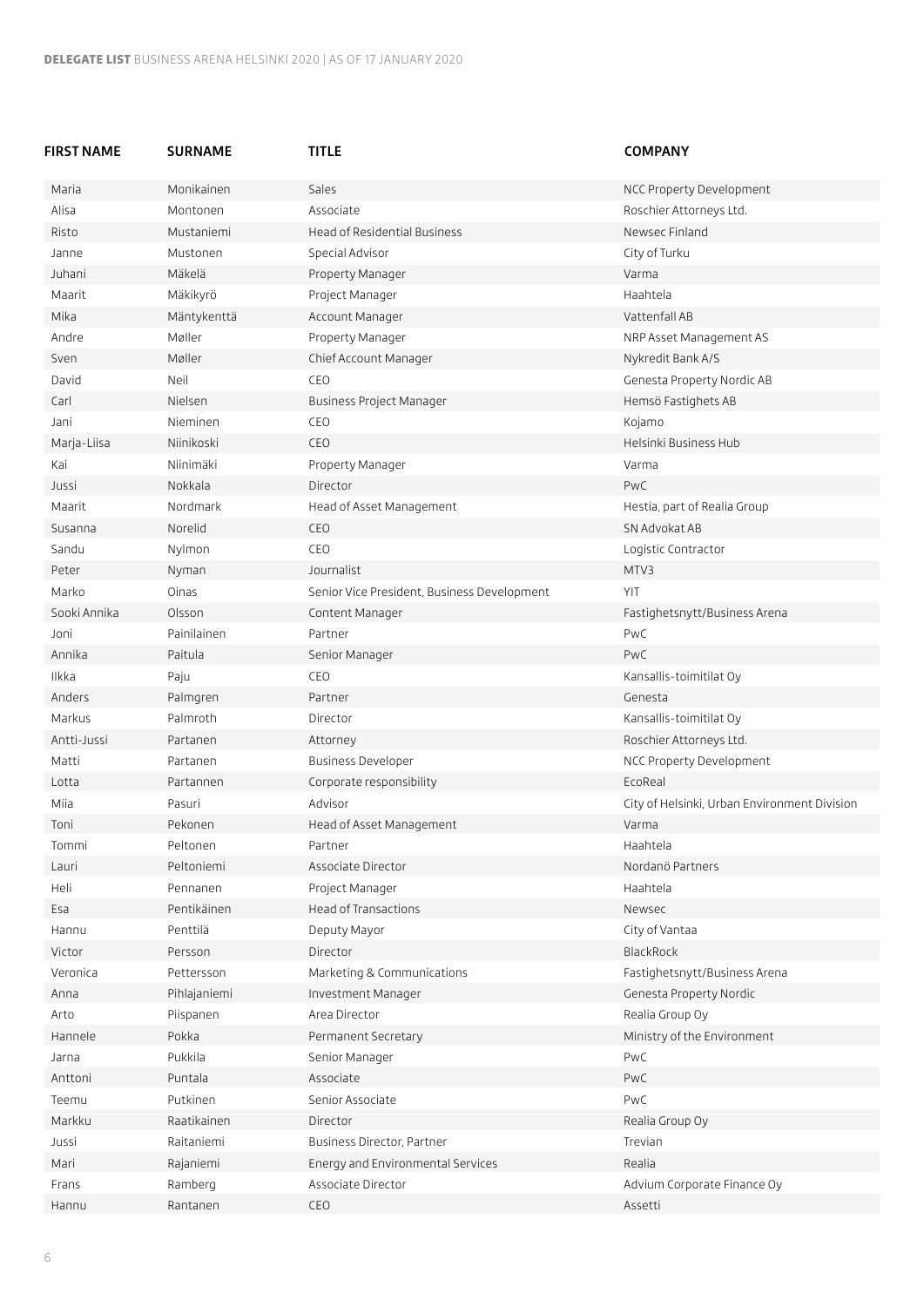| FIRST NAME  | <b>SURNAME</b> | <b>TITLE</b>                              | <b>COMPANY</b>                                     |
|-------------|----------------|-------------------------------------------|----------------------------------------------------|
| Hanna       | Rauhala        | Fund Manager                              | Brunswick Real Estate Equity Investment Management |
| Sari        | Raunio         | Director                                  | Varma                                              |
| Emmi        | Rautio         | Associate                                 | PwC                                                |
| Fredrik     | Reinfeldt      | Former Prime Minister of Sweden           |                                                    |
| Taina       | Riekkinen      | Project manager                           | City of Turku                                      |
| Heidi       | Riiheläinen    | Sales Manager                             | RPT Docu Oy                                        |
| Jenna       | Rindell        | Client responsible                        | NatWest Nordisk Renting                            |
| Mads        | Rohde          | Affärsutvecklingschef                     | Logistic Contractor                                |
| Tiia        | Rokka          | Associate                                 | PwC                                                |
| Daniel      | Roos           | Operativ chef                             | RPT Docu Oy                                        |
| Alasdair    | Ross           | Editor                                    | The Economist                                      |
| Eelis       | Rytkönen       | Urban Developer                           | NCC Property Development                           |
| Mia         | Räikkönen      | Key Account Manager                       | Fastighetsnytt/Business Arena                      |
| Jouko       | Räisänen       | Project Manager                           | Varma                                              |
| Teemu       | Rämö           | Head of Sales                             | NCC Property Development                           |
| Jan         | Saarela        | Professor of Demography with Statistics   | Åbo Akademi University                             |
| Olle        | Sahlman        | Analyst                                   | Helaba                                             |
| Annina      | Salakka        | Investment Manager                        | Brunswick Real Estate Capital Advisory AB          |
| Mikko       | Salla          | Head of Asset Management                  | Hemsö Fastighets AB                                |
| Esa         | Salminen       | Consultant                                | Vahanen Environment Oy                             |
| Olli-Pekka  | Salonen        | Director                                  | PwC                                                |
| Hanna       | Santasalo      | Head of Leasing & Retail                  | Newsec                                             |
| Anna-Liisa  | Sarasoja       | Director                                  | Newsec                                             |
| Katariina   | Sarin          | Partner                                   | Newsec                                             |
| James       | Seppala        | Head of Real Estate Europe                | Blackstone                                         |
| Johan       | Skoglund       | CEO                                       | JM AB                                              |
| Jimi        | Siekkinen      | Transaction Associate                     | NatWest Nordisk Renting                            |
| Tommi       | Sievers        | Partner                                   | Nordanö Partners                                   |
| Tom         | Sjöholm        | Analytiker                                | <b>DNB</b>                                         |
| Katarina    | Skalare        | Chief Sustainability Officer              | Heimstaden                                         |
| Kati        | Soini          | Senior Business Advisor/Hotel Investments | Helsinki Business Hub                              |
| Markus      | Steinby        | Director                                  | KTI                                                |
| Essi        | Sten           | Head of Finnish operations                | Hemfosa Finland                                    |
| Miko        | Stenman        | Business Development Manager              | ruut8 OÜ                                           |
| Nadim       | Stub           | Managing Director                         | Proptech Denmark                                   |
| <b>Nils</b> | Styf           | CEO                                       | Hemsö                                              |
| Susanna     | Sucksdorff     | Managing Director                         | Tengbom Oy                                         |
| Pontus      | Sundin         | Vd                                        | Brunswick Real Estate Capital Advisory AB          |
| Pekka       | Sundman        | Director of City Development Group        | Turku                                              |
| Susanna     | Suomela        | Marketing Manager                         | Realia Group Oy                                    |
| Immo        | Suutarinen     | Director                                  | Newsec                                             |
| Marja Liisa | Suutarinen     | Director                                  | Genesta Property Nordic Finland Oy                 |
| Michael     | Swank          | Managing Director                         | Blackstone                                         |
| Niklas      | Svensson       | <b>Business Unit Manager</b>              | Tengbom                                            |
| Outi        | Säntti         | Project Manager                           | City of Helsinki, Urban Development Projects       |
| Matti-Pekka | Sävelkoski     | CFO                                       | Sirius Capital Partners                            |
| Björn       | Teir           | Partner                                   | Haathela                                           |
| Sverrir     | Thor           | Finance Editor/Business Development       | Fastighetsnytt/Business Arena                      |
| Ilkka       | Tomperi        | Director                                  | Varma                                              |
|             |                |                                           |                                                    |